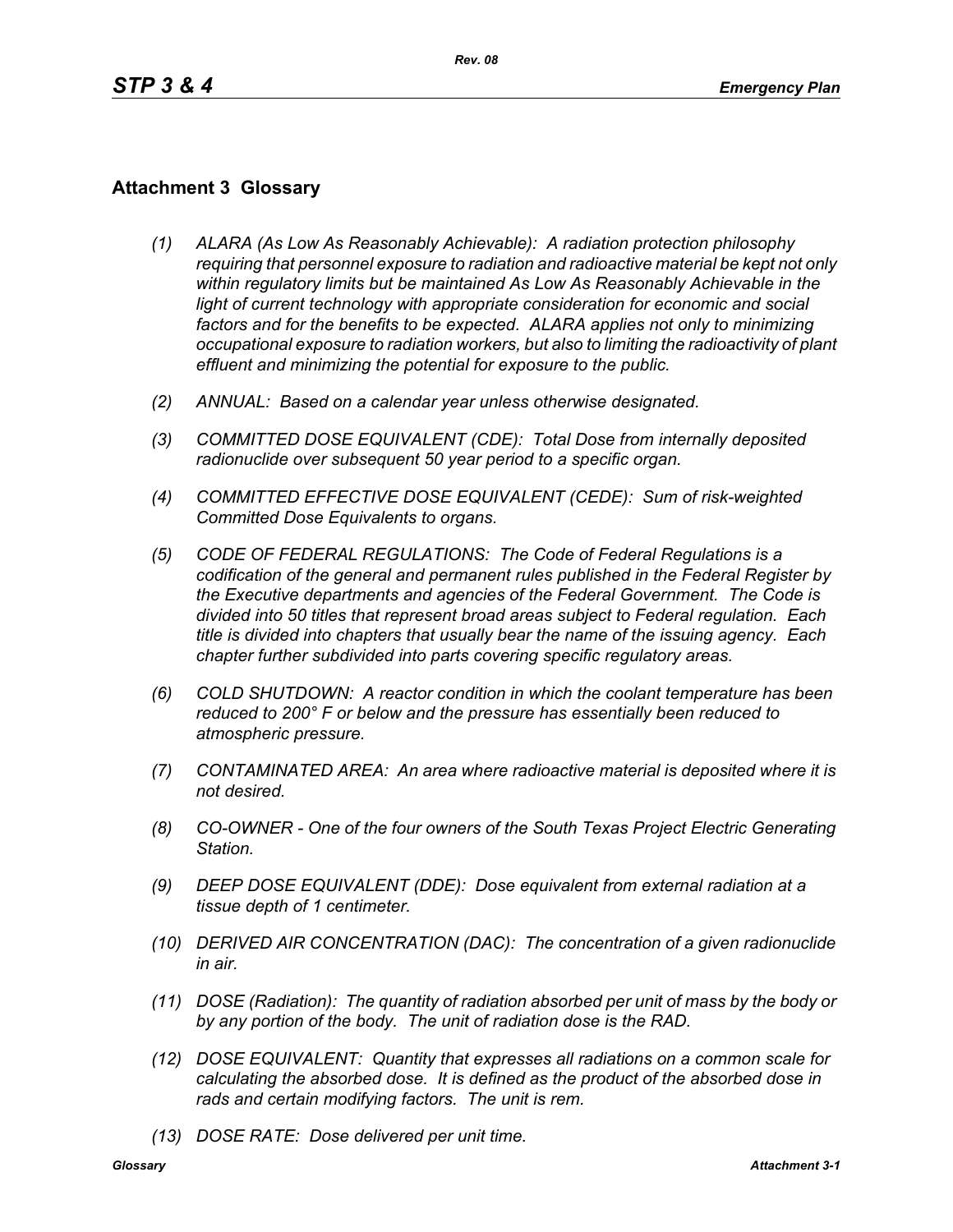- *(14) DOSIMETER: An instrument used for measuring the absorbed dose, exposure, or similar radiation quantity.*
- *(15) DOSIMETRY: A system of dosimeters for evaluating the absorbed dose, exposure, or similar radiation quantity.*
- *(16) EMERGENCY ALERT SYSTEM (EAS): A network of broadcast stations and interconnecting facilities authorized by the Federal Communications Commission to operate in a controlled manner during a war, state of public peril, disaster or other national, state and local emergencies.*
- *(17) EMERGENCY PLANNING ZONE (EPZ): A generic area defined about a nuclear facility to facilitate offsite emergency planning and develop a significant response base. It is defined for the plume and ingestion exposure pathways.*
- *(18) EVACUATION: The removal of people from an area on an emergency basis to avoid or reduce possible short term radiation exposure.*
- *(19) EXPOSURE: Being exposed to ionizing radiation or to radioactive material.*
- *(20) EXTERNAL DOSE: Dose from a source of radioactive material outside the body.*
- *(21) FILTER, HEPA: High-efficiency particulate air filter.*
- *(22) FRISKER: Radiation monitoring equipment. This is a hand-held probe that is slowly passed near the area of interest to determine the presence or absence of radioactive material.*
- *(23) GAMMA RAYS: High-energy, short-wavelength electromagnetic radiation. Gamma rays are essentially similar to x-rays, but are usually more energetic and are nuclear in origin.*
- *(24) GASEOUS EFFLUENT STREAM: Processed gaseous wastes containing radioactive materials resulting from the plant operation.*
- *(25) GUIDELINES: The Severe Accident Management Guidelines are designated guidelines rather than procedures, because the specific actions discussed in the guidelines are not requirements, but rather are subject to evaluation and may be rejected or implemented according to the circumstances.*
- *(26) HEALTH PHYSICS:*
	- *A profession devoted to the protection of man and his environment from unwarranted radiation exposure.*
	- *A general term used as a modifying phrase that may refer to facilities, equipment, programs, etc. used in the discipline of health physics.*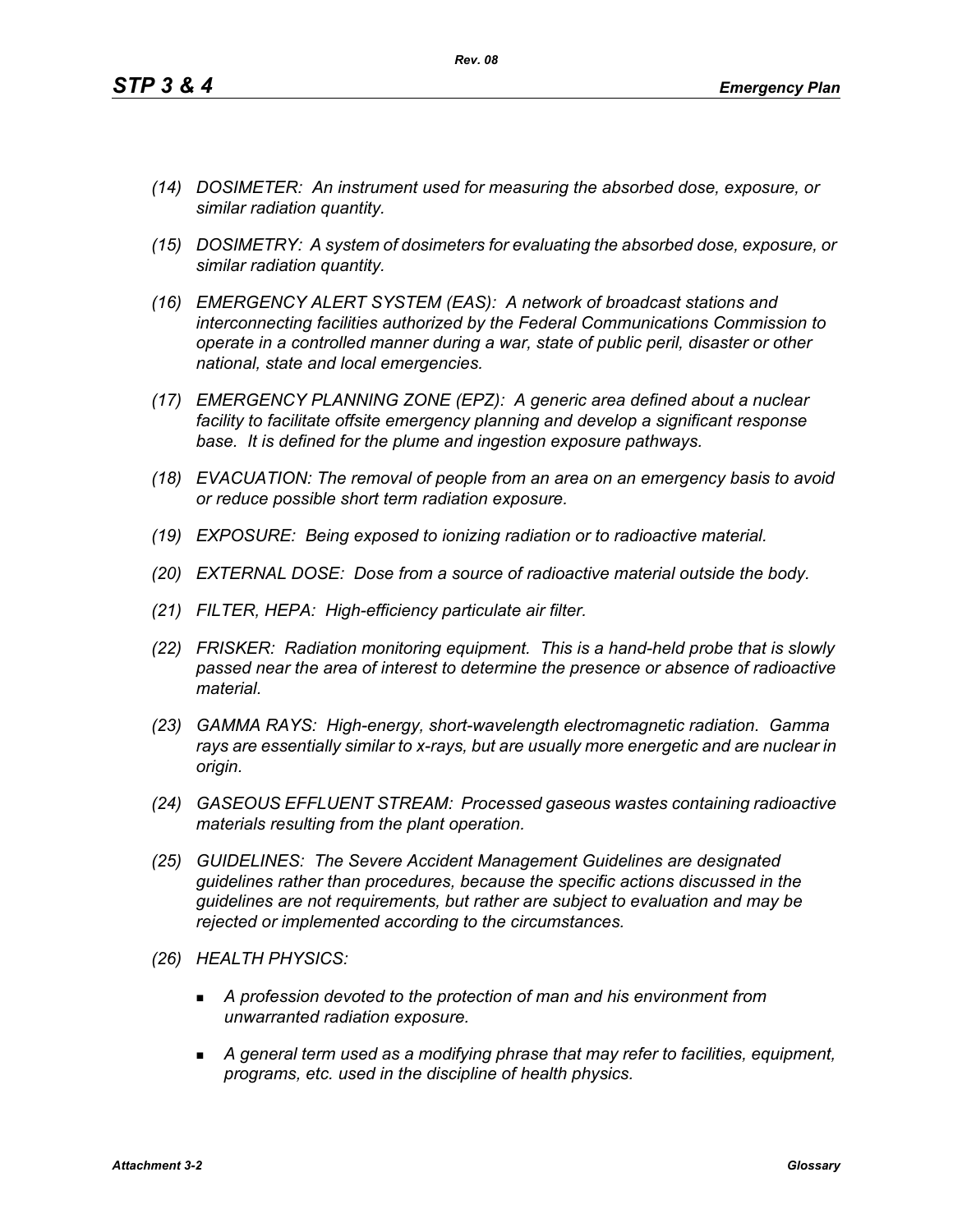- *(27) HIGH RADIATION AREA: Any area, accessible to personnel, in which there exists radiation originating in whole or in part within licensed material at such levels that a dose equivalent could be received in any one hour in excess of 100 millirem at 30 centimeters.*
- *(28) HOSTILE ACTION: An act toward a nuclear power plant or its personnel that includes the use of violent force to destroy equipment, takes hostages, and/or intimidates the licensee to achieve an end. This includes attack by air, land, or water using guns, explosives, projectiles, vehicles, or other devices used to deliver destructive force. Other acts that satisfy the overall intent may be included. HOSTILE ACTION should not be construed to include acts of civil disobedience or felonious acts that are not part of a concerted attack on the nuclear power plant. Nonterrorism-based EALs should be used to address such activities, (e.g., violent acts between individuals in the owner controlled area.)*
- *(29) INGESTION EXPOSURE PATHWAY (IPZ): The principal exposure from this pathway would be from ingestion of contaminated water or foods such as milk or fresh vegetables. The duration of principal exposures could range in length from hours to months.*
- *(30) INSTITUTE OF NUCLEAR POWER OPERATIONS (INPO): An organization established by the utilities to set up standardized operations. By Letter of Agreement, INPO agrees to provide the service provided by their organization, coordinate the activities of the organization and provide telephone contacts of the organization during an emergency at the Station.*
- *(31) INTERNAL DOSE: Dose from a source of radioactive material within the body (as a result of deposition of radionuclides in body tissue).*
- *(32) IONIZATION CHAMBER: An instrument that detects and measures ionizing radiation by measuring the electrical current that flows when radiation ionizes gas in a chamber, making the gas a conductor of the electricity.*
- *(33) JOINT INFORMATION CENTER (JIC): A Center set up in a central location where public information officers from the involved agencies come together to ensure coordination of information to be released to the media and the public. This center becomes the central point for media access to latest developments and emergency information. All information released is coordinated among the agencies involved to ensure its consistency and accuracy.*
- *(34) LIQUID EFFLUENT STREAM: Processed liquid wastes containing radioactive materials resulting from the operation of a nuclear power reactor.*
- *(35) LOSS OF COOLANT ACCIDENT (LOCA): A loss of coolant accident can result from an opening in the primary cooling system, such as a pipe break or a stuck open relief valve.*
- *(36) MONITOR (Radiation): A radiation detector whose purpose is to measure the level of ionizing radiation (or quantity of radioactive material).*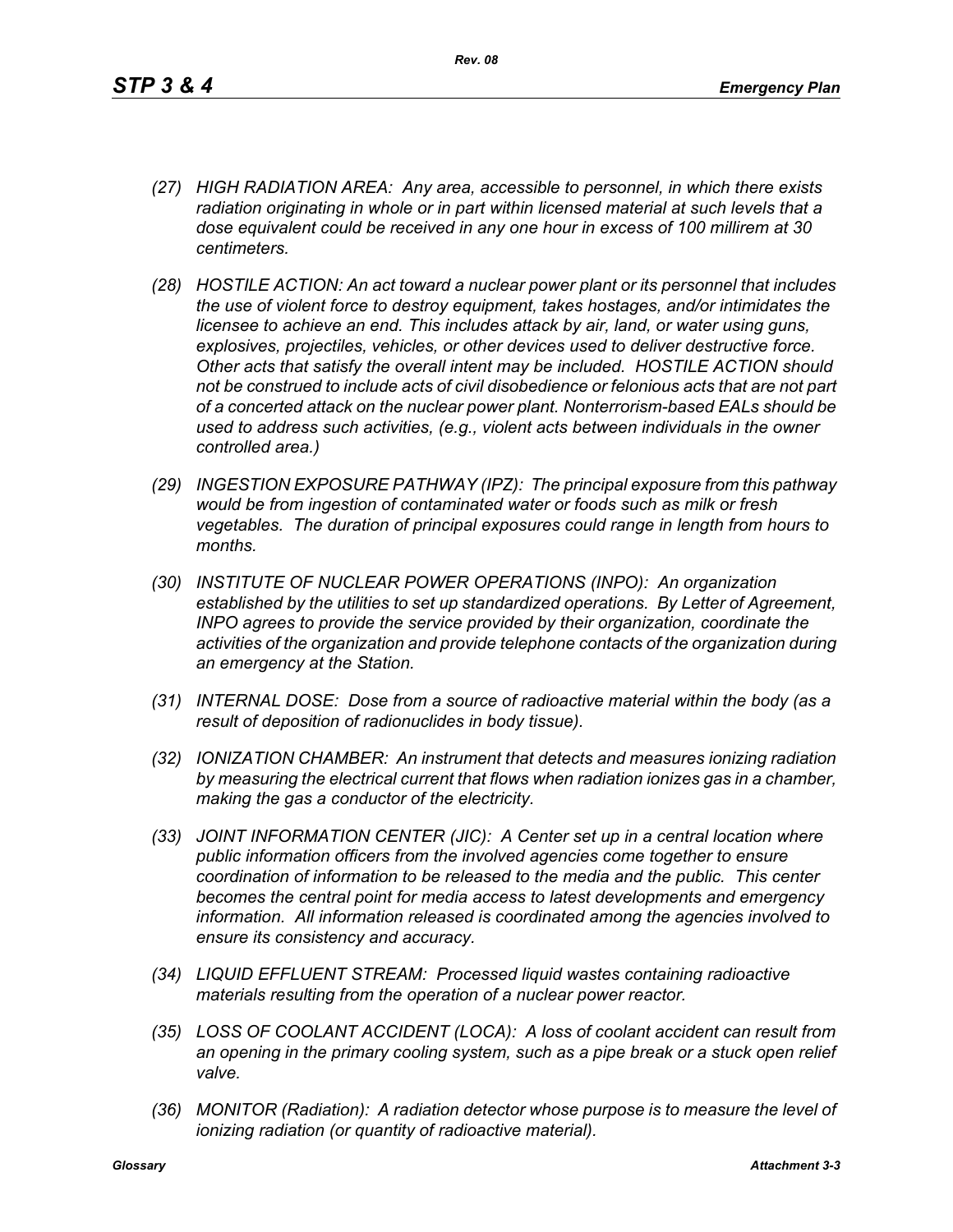- *(37) MONITORING (Radiation): The continuous or periodic collection and assessment of pertinent information:*
	- *Determine the adequacy of radiation protection practices.*
	- *Ascertain potentially significant changes in conditions or protection performance.*
- *(38) NUREG-0654 (Criteria for Preparation and Evaluation of Radiological Emergency Response Plans and Preparedness in Support of Nuclear Power Plants): The purpose of this guidance and upgraded acceptance criteria is to provide a basis for NRC licensees, and State and local governments to develop radiological emergency plans and improve emergency preparedness.*
- *(39) OCCUPATIONAL DOSE: A dose received by a permanent or temporary employee while engaged in activities relating to the use, possession, or surveillance of licensed radioactive material or sources of ionizing radiation. Occupational dose shall not include any exposure of an individual to radiation for the purpose of medical diagnosis or therapy. Determination of occupational dose is the responsibility of the licensee.*
- *(40) PERSONNEL MONITORING EQUIPMENT: Devices designed to be worn or carried by an individual for the purpose of measuring occupational radiation doses, e.g. thermoluminescent dosimeters, pocket dosimeters, and finger badges.*
- *(41) PLUME EXPOSURE PATHWAY: The principal exposure sources from this pathway are:*
	- *external exposure to gamma radiation from the plume and from deposited materials and*
	- *inhalation exposure from the passing radioactive plume.*
- *(42) POCKET DOSIMETER: An ionization chamber carried or worn by an individual for personnel dose monitoring.*
- *(43) PORTAL MONITOR: A walk-through radiation detector whose purpose is to detect beta and gamma emitting contamination on personnel exiting selected areas.*
- *(44) POSTED AREA: An area in which radiation and/or contamination exists or might exist at levels such that the use of warning signs or devices is required.*
- *(45) PRIMARY COOLANT or REACTOR COOLANT SYSTEM: The fluid circulated through the reactor to remove heat.*
- *(46) PROJECTED DOSE: An estimate of the radiation dose that affected individuals could potentially receive if protective actions are not taken.*
- *(47) PROTECTION FACTOR: A measure of the protection afforded by a respirator; the*  ratio of the concentration of the radionuclide in the ambient atmosphere to the *concentration inside the respiratory equipment (usually inside the facepiece) under conditions of use.*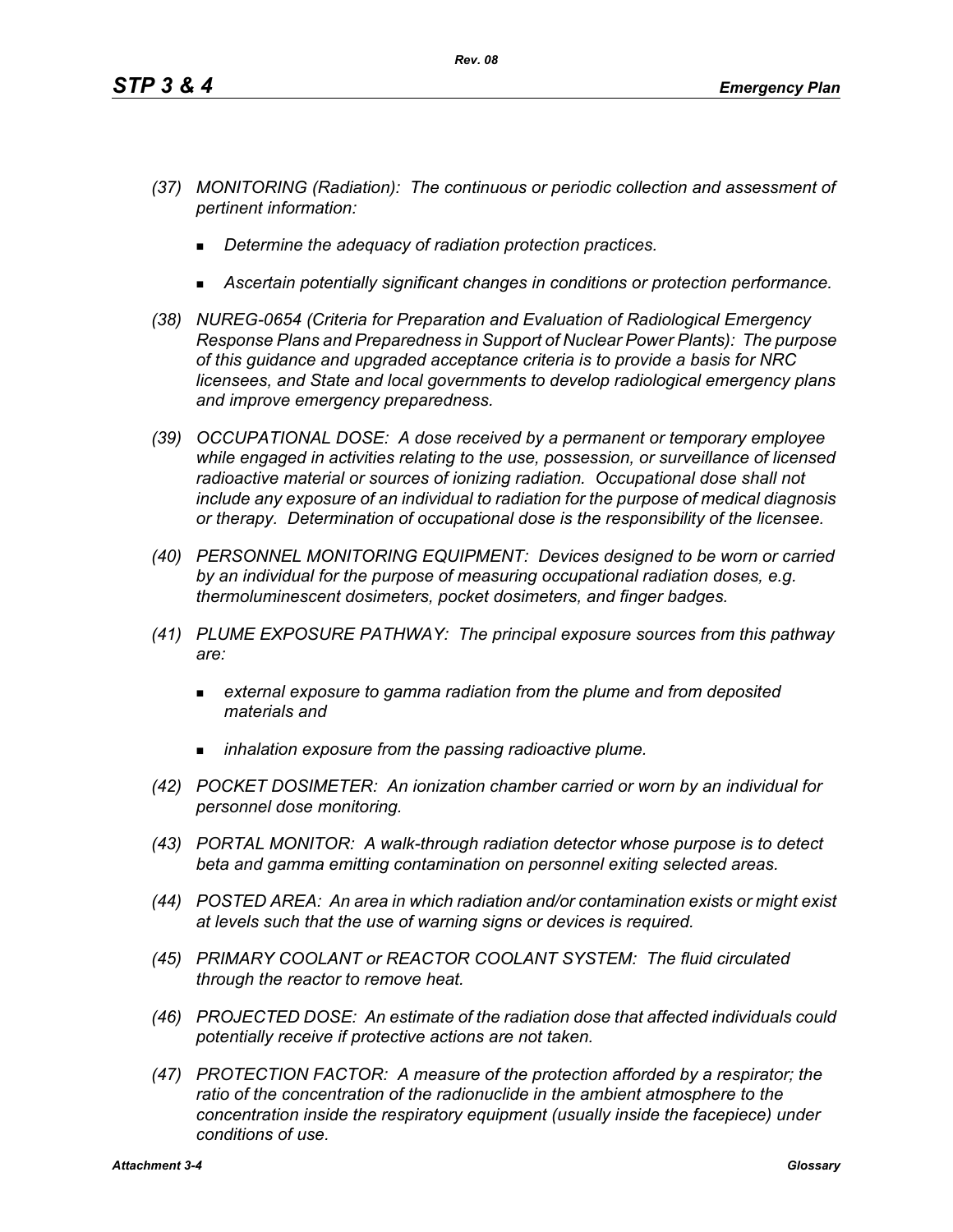- *(48) PROTECTIVE ACTION: An action taken to avoid or reduce a projected dose.*
- *(49) PROTECTIVE CLOTHING: Used interchangeably with the term anti-contamination clothing and has the same general meaning in radiation protection procedures.*
- *(50) RAD: A measure of the dose produced by directly or indirectly ionizing radiation in terms of the energy absorbed per unit mass of any irradiated material. One rad is the dose corresponding to 100 ergs of absorbed energy per gram of irradiated material.*
- *(51) RADIATION (Ionizing): Any or all of the following: alpha, beta, gamma, X-rays, neutrons, high speed protons or electrons, and other atomic particles (sound, radio waves, visible, and infrared or ultraviolet light are non-ionizing forms of radiation).*
- *(52) RADIATION AREA: Any area, accessible to personnel, in which radiation levels could result in an individual receiving a dose equivalent in excess of 5 millirem in 1 Hour at 30 centimeters.*
- *(53) RADIATION EXPOSURE: Refers very broadly to the act or state of being exposed to ionizing radiation.*
- *(54) RADIATION PROTECTION: Used interchangeably with the term health physics.*
- *(55) RADIATION WORK PERMIT (RWP): A document providing radiological evaluation and authorization to perform specific activities involving personnel exposure to ionizing radiation or radioactive material. It describes the radiological conditions and specifies radiation protection controls to be used when performing the activities.*
- *(56) RADIOACTIVE CONTAMINATION: The presence of radioactive material in an undesired location. Contamination may be loose, fixed, or present in air.*
- *(57) RADIONUCLIDE: A radioactive nuclide is one that has the capability of spontaneously emitting radiation.*
- *(58) REACTOR TRIP (SCRAM): An automatic procedure by which control rods are rapidly inserted into the core of a reactor to stop the chain reaction.*
- *(59) RECOVERY: The process of reducing radiation exposure rates and concentrations in the environment to acceptable levels for unconditional occupancy.*
- *(60) RELOCATION: The removal or continued exclusion of people from contaminated areas to avoid chronic radiation exposure.*
- *(61) REM: Special unit of any of the quantities expressed as dose equivalent. The dose equivalent in rems is equal to the absorbed dose in rads multiplied by the quality factor.*
- *(62) SECONDARY COOLANT: A separate stream of coolant that is converted to steam by the primary coolant in a heat exchange (steam generator) to power the turbine.*